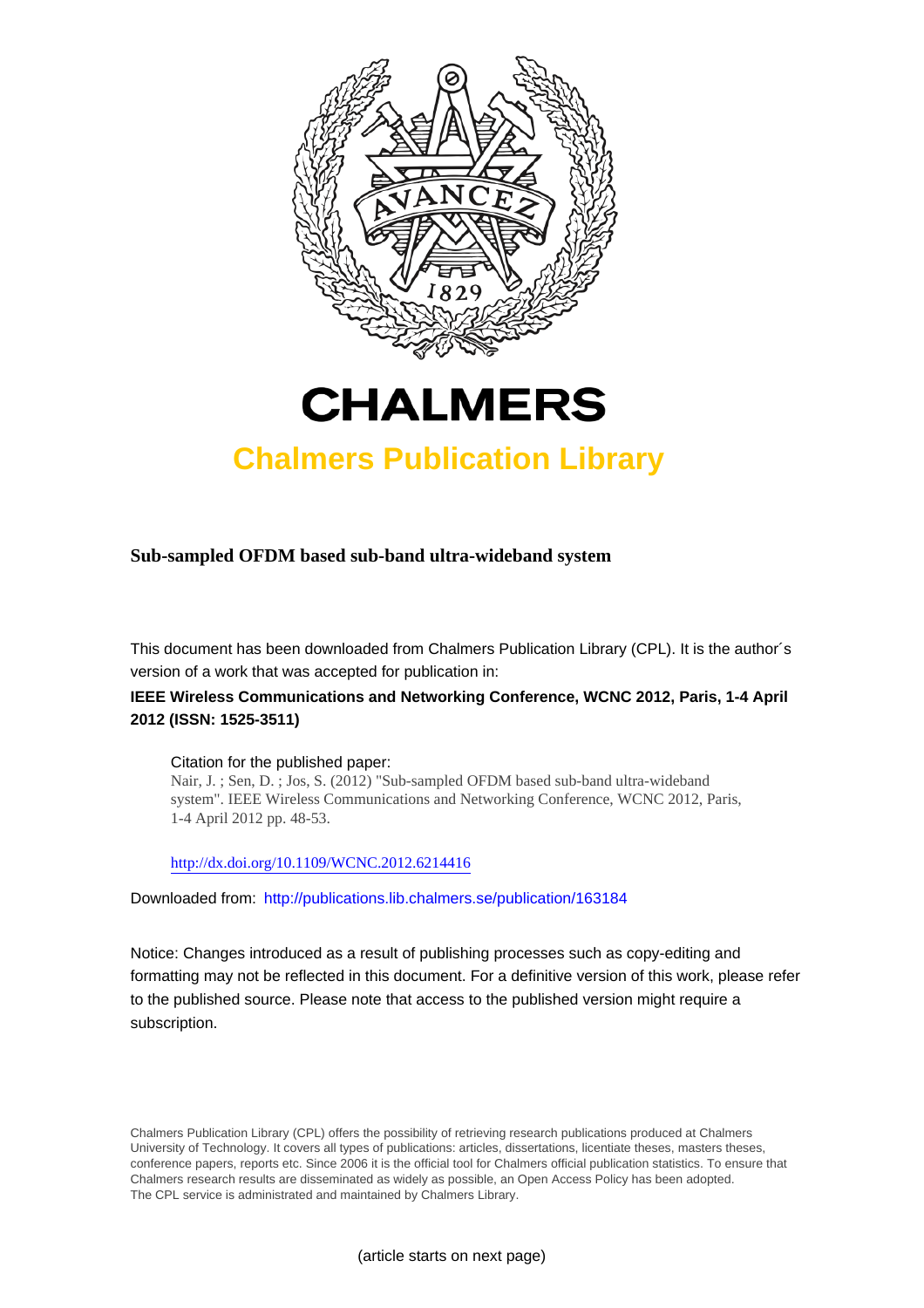# Sub-sampled OFDM based Sub-band Ultra-Wideband System

Jinesh P Nair, Debarati Sen∗, Sujit Jos and Arun Naniyat SAIT India Labs, Advanced Technology Team, Samsung Electronics, India Signal and Systems Lab, Chalmers University of Technology, Sweden∗ {jinesh.p, sujit.jos, arun.naniyat}@samsung.com, debarati@chalmers.se∗

*Abstract***—In sub-band ultra-wideband (SUWB) systems, the use of spreading codes in conjunction with sub-banding enables energy efficient reduced sampling rate receiver designs. In this work, the orthogonal frequency division multiplexing (OFDM) technique is proposed for SUWB systems as a means to mitigate the multipath fading effects of the channel. The OFDM demodulation performed at the sub-sampled rate with reduced number of discrete Fourier transform (DFT) points provides scope for low power receiver implementations. Moreover, OFDM improves the flexibility as bandwidth resources can be allocated with improved granularity at integral multiples of the OFDM sub-channel bandwidth. The requisite correlation properties of the spreading codes is relaxed in the proposed OFDM-SUWB system and more number of spreading codes can be used when compared to the existing SUWB system. Also, a simple channel estimation method exploiting the low complexity advantage of the inherent spreading code based receiver is proposed. Simulation results in terms of the bit error rate (BER) performance are presented over the IEEE 802.15.4a channel models and also comparisons with the multi-band OFDM (MB-OFDM) system are made demonstrating the usefulness of the proposed scheme.**

#### *Index Terms***—Sub-sampled OFDM, UWB, Sub-banding.**

#### I. INTRODUCTION

Among the existing ultra wideband (UWB) systems, impulse radio UWB (IR-UWB) supports low data rates of the order of a few Mbps and multi-band orthogonal frequency division multiplexing (MB-OFDM) systems support very high data rates of the order of 500 Mbps [1], [2]. In order to address the data rate requirements intermediate to these two, recently a Sub-band based Ultra-wideband System (SUWB) was proposed for energy efficient medium data rate communications over short ranges [3] and [4]. It was seen that significant power savings of the order of around 30% can be obtained in such systems in comparison to full band systems with scalable data rates ranging from 12.5 Mbps to 62.5 Mbps.

Such systems are highly attractive in applications wherein scalability of services with energy efficiency is critical as in next generation connected healthcare and personal space communications [5]. The technique provides scope for using the UWB bandwidth efficiently by exploiting the available link margin for short range communications. Furthermore, the SUWB system facilitates energy efficient receiver designs through reduced sampling rate techniques.

However, the existing SUWB system in [3] and [4] do not incorporate methods to mitigate the multi-path effects induced by the UWB channel. The performance degradation is very severe when the data rate increases. There is a need to combat the channel multipath fading effects at the rate of the sub-band bandwidth (also called the sub-sampled rate) or below.

As a solution, we propose a sub-sampled OFDM based subband UWB (SUWB) system in this paper (OFDM-SUWB). Here OFDM is used on a per-sub-band basis for channel mitigation at the sub-sampled rate. The OFDM-SUWB system proposed here has several advantages compared to the existing SUWB system in [3] and [4]. The existing SUWB system calls for the codes to have ideal correlation properties at non-zero lags. The number of codes satisfying this property is far less compared to the spreading factor [9]. In OFDM-SUWB, flat fading on each sub-carrier eases this requirement. Good correlation properties are required only at zero lag. It is easier to have more number of spreading codes satisfying this property and this further improves the scalability. Earlier, the granularity in resource allocation was limited by the sub-band bandwidth. Now, resources can be allocated at integral multiples of the OFDM sub-channel bandwidth thus significantly improving the flexibility. Moreover, the proposed OFDM demodulation handles the multipath fading channel with a fewer number of discrete Fourier transform (DFT) points as it is done on the sub-band bandwidth rather than the full UWB bandwidth at the receiver. The channel estimation and one tap equalization can be carried out after the despreading process. This is advantageous as the effect of the fading is removed on the requisite sub-bands rather than on the entire full band.

Simulation results in terms of the bit error rate (BER) performance demonstrating the usefulness of the proposed scheme are presented over the IEEE 802.15.4a channel models. Moreover, comparisons with MB-OFDM over the IEEE 802.15.3a channels indicate that a similar performance can be achieved with the additional power saving advantage for medium data rates of around 54 Mbps.

The rest of the paper is organized as follows. Sec. II introduces the OFDM-SUWB system. Sec. III describes the OFDM-SUWB transmitter and receiver. Sec. IV presents the simulation results and conclusions are drawn in Sec. V.

#### II. SUB-SAMPLED OFDM BASED SUWB SYSTEM

#### *A. Background*

In the existing UWB systems, the transmitted power is distributed across the whole 500 MHz band uniformly. This is an inefficient way of utilizing the UWB bandwidth especially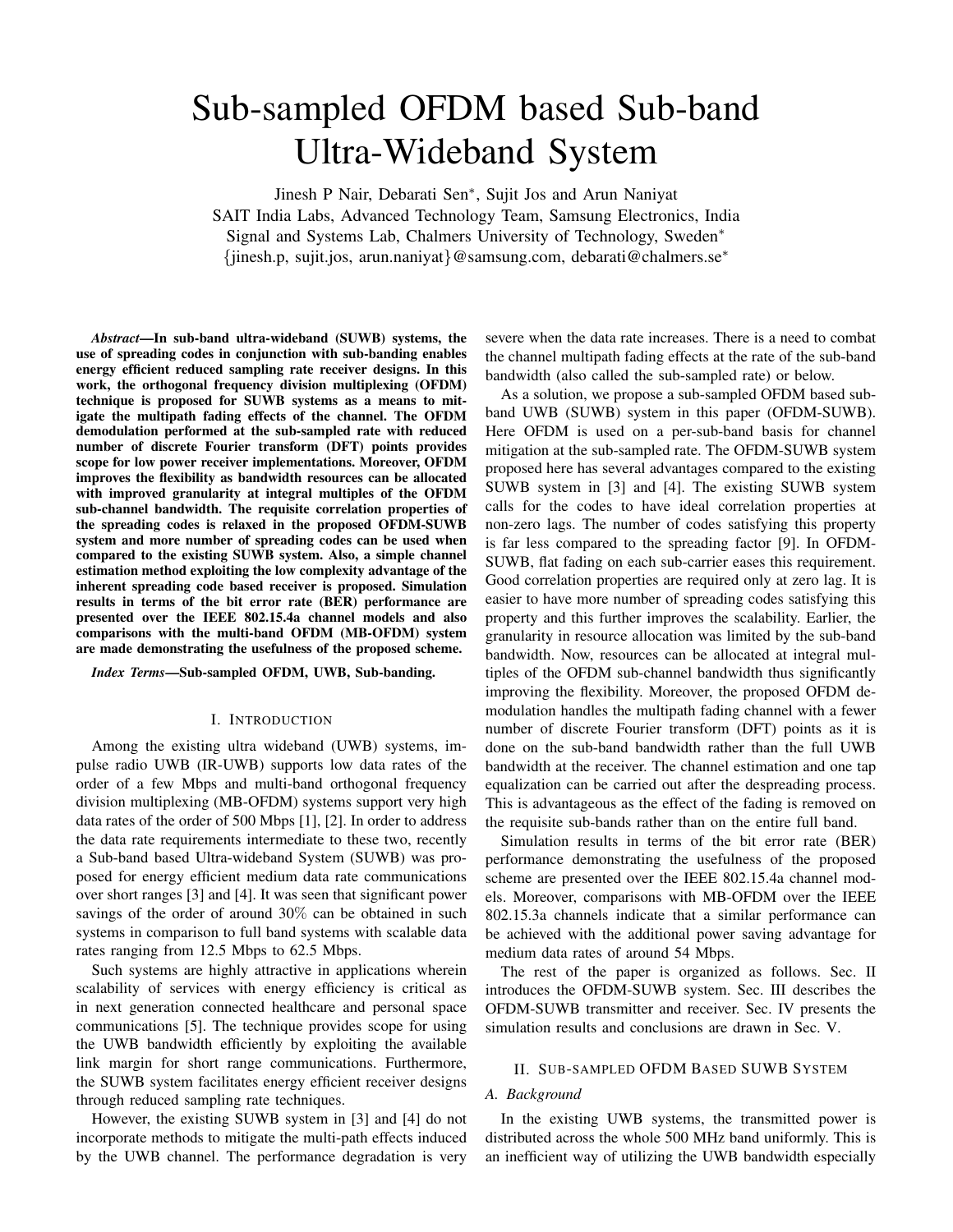when the link margin is high. Some of the bandwidth may be released for other purposes by reducing the link margin. The link margin in this scenario is the difference between the maximum transmit power possible in the whole band chosen following FCC directives and the minimum transmit power.

The concept of sub-banding proposed in [3], [4] for UWB systems facilitates this control of bandwidth and transmit power. Here, the UWB bandwidth  $B \geq 500$  MHz is divided into  $N$  number of sub-bands. With the efficient use of these sub-bands the SUWB system is able to achieve power efficient communication with medium data rates over short ranges. Flexibility is incorporated into the SUWB system as the subbands can be used to increase data rate or improve the BER performance by exploiting the frequency diversity or provide multi-user support. Furthermore, the SUWB system facilitates low power implementations by reducing the sampling rate requirements by  $B/N$  Hz at the receiver. This is by using an orthogonal spreading code based interference rejection and multi-path cancellation receiver. This obviates the need for individual down-conversion and filtering of the sub-bands.

#### *B. Motivation for an OFDM based SUWB System*

The performance of the SUWB system degrades in the presence of multi-path fading UWB channels as the data rate requirement increases. There is a need to mitigate the channel impairments at the rate of the sub-band bandwidth without significantly increasing the complexity. Multiple options can be envisaged. One is that of using a full band equalizer. This would significantly reduce the advantage of the existing system which is that of reduced sampling rate receiver designs.

The other is to estimate the full band equalizer coefficients, and perform the linear equalization in the analog portion [6]. Although better than a full band equalizer implementation, this has the disadvantage of having separate data and preamble analog to digital converters (ADCs). This increases the cost in terms of power and area and also there is a problem of fast switching between these two ADCs. Another option is to formulate a multi-channel block equalization structure to invert the composite sub-sampled channel at the rate of the sub-band bandwidth. However, such an equalizer is similar in complexity to the full band equalizer and has increased latency.

These disadvantages motivates the need for a solution at the sub-sampled rate i.e.  $(B/N)$ . The proposed sub-sampled OFDM based SUWB system (OFDM-SUWB) described next is an elegant solution with the additional benefits of enhanced scalability in resource allocation.

#### *C. Brief System Description*

In OFDM-SUWB, the UWB bandwidth of  $B \geq 500$  MHz is divided into  $N$  fixed number of sub-bands. The OFDM modulation for each of these sub-bands divides the sub-bands into a number of sub-channels. The modulated data symbols are spread using orthogonal codes to occupy the bandwidth of the OFDM sub-channels. The signal consisting of a plurality of such sub-bands is transmitted through a UWB channel. At the receiver, the RF section receives the UWB signal but the ADC samples this signal at the rate of the sub-band bandwidth. The resulting signal is a composite signal band-limited to the sub-band bandwidth along with the aliases. An OFDM demodulation is performed on the composite signal and a subcarrier wise despreading operation is performed. The unwanted symbols are removed due to the orthogonality of the codes. The desired signals are then recovered using the demodulation and detection processes.



Fig. 1. Illustration of the key differences between SUWB and OFDM-SUWB. The first figure shows user allocation in SUWB. Codes allocated on per subband basis. Smallest resource unit is a sub-band. The second figure shows user allocation in OFDM-SUWB. Codes allocated on per sub-carrier basis. Smallest resource unit is a sub-carrier.

#### III. OFDM-SUWB: DETAILED DESCRIPTION

The proposed OFDM-SUWB system model is described here including the details of the transmitter and receiver.

#### *A. OFDM-SUWB Transmitter*

The UWB bandwidth  $B$  is divided into  $N$  sub-bands of bandwidth  $B/N = 1/T_0$ . Here  $T_0$  is the time resolution of the sub-band signals. An OFDM operation is performed on each of the sub-bands. The bandwidth of each of the subcarrier signals is  $B/(N \times N_b)$  where  $N_b$  is the number of sub-carriers. The sub-carrier signals are obtained by spreading the data signals with the spreading codes associated with each sub-band.

Let  $S_k^i(nT_c)$  be the modulated symbols formed from the incoming binary data for the  $k^{th}$  sub-band and the  $i^{th}$  subcarrier having symbol duration  $T_c$ . These are then multiplied by the orthogonal spreading code  $C_k^i(nT_b)$  associated with the  $k^{th}$  sub-band and the  $i^{th}$  sub-carrier having chip duration  $T_b = N \times N_b / B = N_b T_0$  and spreading factor  $P = T_c / T_b$ . If each OFDM symbol is multiplied with the same chip of the spreading code associated with the  $k^{th}$  sub-band then

$$
C_k^i(nT_b) = \lambda_k \quad \forall i \in [0, N_b - 1]
$$
  
= 
$$
C_k^i \left[ (n+P) T_b \right]
$$
 (1)

 $\lambda_k$  is one of the elements of the chip sequence. Using OFDM along with sub-banding allows allocation of codes on a per sub-carrier basis. Use of OFDM also allows flexibility in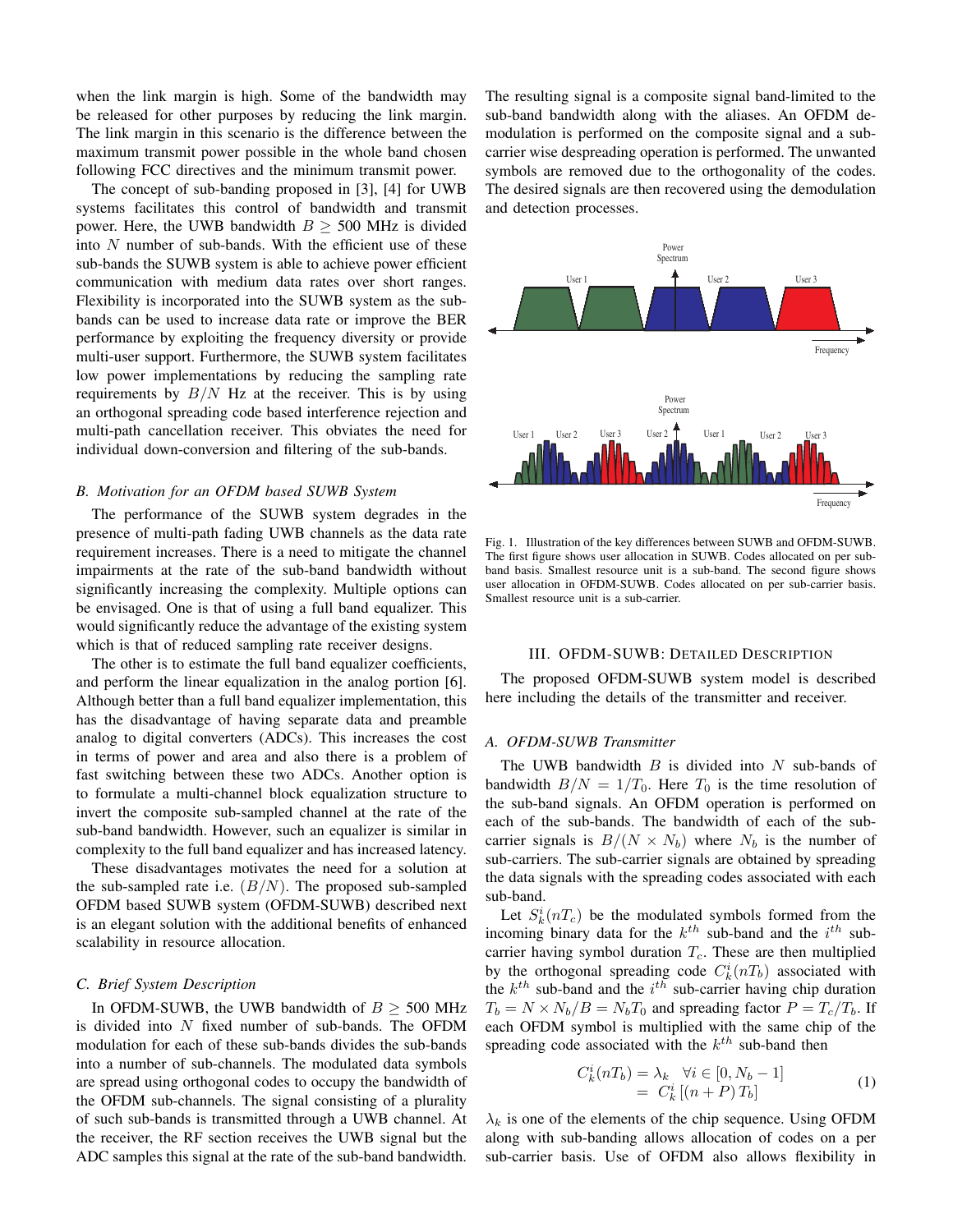bandwidth allocation. The bandwidth allocated to a user with flexibility for diversity or rate enhancement may be formed by aggregating disjoint portions of the 500 MHz UWB spectrum, even though the aggregated bandwidth is not an integer multiple of the sub-band bandwidth. This is unlike the system described in [3] and [4]. Moreover, the bandwidth resources can be allocated at integral multiples of the OFDM subchannel bandwidth. This improves the flexibility as resources can be allocated with finer granularity. This is in contrast with the system in described in [3] and [4], in which case the smallest unit for resource allocation is the sub-band bandwidth which is very large compared to the OFDM sub-channel bandwidth (Refer Fig. 1).

An inverse discrete Fourier transform (IDFT) operation is carried out for each sub-band signal using  $N_b$  sub-carriers. This is expressed as

$$
\tilde{x}_k(nT_0) = \frac{1}{\sqrt{N_b}} \sum_{m=0}^{N_b - 1} S_k(mT_0) C_k(mT_0) e^{j\frac{2\pi mn}{N_b}} \tag{2}
$$

 $S_k(mT_0)$  and  $C_k(mT_0)$  can be related to  $S_k^i(mT_b)$  and  $C_k^i(mT_b)$  respectively in a number of ways depending on how the chips are allocated to the sub-carriers, either serially or with interleaving within a sub-band. A serial representation is as follows

$$
S_k^i(nT_b) = S_k [(i + nN_b) T_0], \quad i \in [0, N_b - 1]
$$
  

$$
C_k^i(nT_b) = C_k [(i + nN_b) T_0]
$$

A cyclic prefix (CP) is appended to the IDFT output to form the OFDM symbol. Alternatively for improved spectral characteristics, a zero padding (ZP) operation may be carried out [2]. The length of the cyclic prefix is decided based on the channel characteristics encountered.  $\tilde{x}_k(nT_0)$  in (2) is then interpolated by a factor of N to obtain  $x_k(nT_s)$ , where  $T_s = 1/B$  are the samples of the UWB signal. Ideal low pass interpolation is assumed here. The sub-band signals are then combined to form the SUWB signal at base-band.

$$
z(nT_s) = \sum_{k=-\lfloor N/2 \rfloor}^{\lfloor N/2 \rfloor} x_k(nT_s) e^{j2\pi f_0 k n T_s}
$$
 (3)

 $z(nT<sub>s</sub>)$  spans the UWB bandwidth of 500 MHz or more. The design choice of the OFDM parameters can be done on the basis of the sub-band bandwidth and associated sampling rates [10]. The signal in (3) is similar to the MB-OFDM waveform for one of the multi-bands. In the special case, when the spreading codes are absent, the signal in (3) is the same as the MB-OFDM system for a single UWB band [2]. However, the use of spreading codes along each sub-carrier enables power efficient reduced sampling rate receiver implementation as described next.

#### *B. Channel*

The transmitted baseband signal  $z(nT<sub>s</sub>)$  convolves with the channel impulse response  $h(nT<sub>s</sub>)$ . We consider the UWB channels specified in IEEE 802.15.4a and IEEE 802.15.3a channel models [7] [8].  $h(nT<sub>s</sub>)$  is expressed as

$$
h(nT_s) = \sum_{l=0}^{L} \sum_{v=0}^{V} a_{v,l} e^{j\phi_{v,l}} \delta(nT_s - T_l - \tau_{v,l})
$$
 (4)

Where  $a_{v,l}$  is the tap weight of the  $v^{th}$  component in the  $l^{th}$ cluster,  $T_l$  is the delay of the cluster and  $\tau_{v,l}$  is the delay of the  $v^{th}$  multi-path component relative to the  $l^{th}$  cluster arrival time and the phases  $\phi_{v,l}$  are uniformly distributed in the range  $[0, 2\pi]$ .

#### *C. OFDM-SUWB Receiver*

The received signal after being subjected to the additional additive white Gaussian Noise (AWGN)  $w(nT<sub>s</sub>)$  at the receiver front end is given by

$$
y(nT_s) = z(nT_s) * h(nT_s) + w(nT_s)
$$
\n(5)

The response  $y(nT<sub>s</sub>)$  can be equivalently represented as the sum of the individual sub-band responses.

$$
y(nT_s) = \left(\sum_{k=-\lfloor N/2 \rfloor}^{\lfloor N/2 \rfloor} x_k(nT_s)e^{j2\pi f_0knT_s} * \sum_{\substack{\lfloor N/2 \rfloor \\ k=-\lfloor N/2 \rfloor}}^{\lfloor N/2 \rfloor} h_k(nT_s)e^{j2\pi f_0knT_s} \right) + w(nT_s)
$$
(6)

Here  $h_k(nT_s)$  represents the equivalent sub-band responses centered on zero frequency of the  $k^{th}$  sub-band. Since the individual sub-bands have very low out of band interference, the cross terms involved in the above convolution can be assumed to be negligible. Hence we can write the above as

$$
y(nT_s) = \sum_{k=-\lfloor N/2 \rfloor}^{\lfloor N/2 \rfloor} \sum_{m=0}^{Q-1} \left( x_k (nT_s - mT_s) e^{j2\pi f_0 k nT_s} \times h_k (mT_s) \right) + w(nT_s)
$$
\n(7)

Or equivalently

$$
y(nT_s) = \sum_{k=-\lfloor N/2 \rfloor}^{\lfloor N/2 \rfloor} x_k(nT_s) * h_k(nT_s)e^{j2\pi f_0 k nT_s} + w(nT_s)
$$
\n(8)

The received signal is down sampled by a factor of  $N$  to obtain samples spaced with separation  $T_0$ .

$$
\tilde{y}(nT_0) = y(nNT_s) \tag{9}
$$

This is the signal band-limited to  $B/N$  and centred on zero and contains aliased sub-bands. ADCs that allow such a subsampling operation come under the class of under-sampled ADCs. Sub-sampling as in (9) at the rate of the sub-band bandwidth significantly reduces the power consumption due to the reduced sampling rate [4], [11]. However, the challenge is to discriminate the desired data symbols from the composite signal. The following discussion reveals an approach to do this on a per-subcarrier basis using spreading codes.

Under perfect synchronization, all the CP/ZP signals of the individual sub-bands align and can be commonly processed. After performing the appropriate processing for the CP/ZP portion of the composite signal a DFT operation is carried out at the receiver to obtain  $Y(iT_0)$  on the  $i^{th}$  sub-carrier.

$$
Y(iT_0) = \frac{1}{\sqrt{N_b}} \sum_{n=0}^{N_b - 1} \tilde{y}(nT_0) e^{-j\frac{2\pi n i}{N_b}}
$$
(10)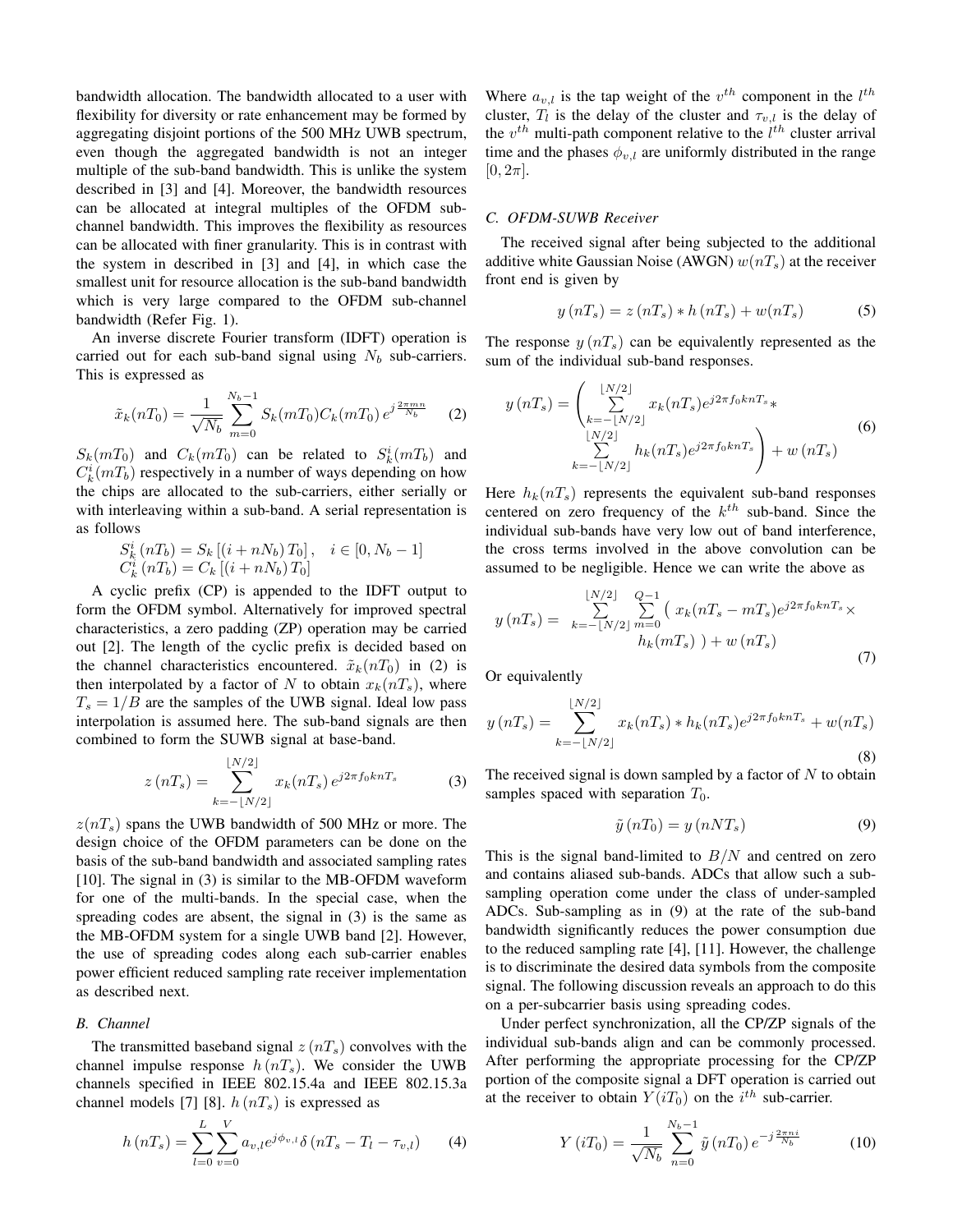From (10), we see that the DFT is performed after subsampling. Only a single DFT operation with reduced number of points  $N_b$  at the reduced sampling rate of  $B/N$  is required. A full band DFT system like MB-OFDM would require an  $N \times N_b$  point DFT at the higher sampling rate of B significantly increasing the power consumption. Substituting  $(8)$  and  $(9)$  in  $(10)$  we have

$$
Y(iT_0) = \frac{N_b - 1}{\sqrt{N_b}} \sum_{n=0}^{N_b - 1} \left[ \sum_{k=-\lfloor N/2 \rfloor}^{\lfloor N/2 \rfloor} x_k(nT_0) * h_k(nT_0) e^{j2\pi f_0 k n T_0} + w(nT_0) \right] e^{-j\frac{2\pi n i}{N_b}}
$$
(11)

The above equation reveals the composite nature of the subsampled signal. Since a convolution in time is a multiplication in frequency domain,  $Y^i(nT_b)$  i.e. the received symbols on the  $i^{th}$  sub-carrier at the rate of the OFDM symbol duration can be expressed as

$$
Y^{i}(nT_{b}) = \sum_{k=-\lfloor N/2 \rfloor}^{\lfloor N/2 \rfloor} S_{k}^{i}(nT_{b}) C_{k}^{i}(nT_{b}) H_{k}^{i}(nT_{b}) + W'(nT_{b})
$$
\n(12)

Here  $H_k^i(nT_b)$  is the channel gain for the  $k^{th}$  sub-band and the  $i^{th}$  sub-carrier. The relation between  $Y^i$   $(nT_b)$  and  $Y$   $(nT_0)$ when the data is serially allocated along sub-carriers as in Sec. III-A is given by

$$
Y^i(nT_b) = Y(iT_0 + nN_bT_0)
$$
\n(13)

Interleaved sub-carrier allocations at the transmitter will have corresponding de-interleaving done at the receiver. Let the data that is to be decoded be spread with the code  $C_k^i(nT_b)$  =  $C_0^i(nT_b)$  . The despreading (integration and dump) consists of the following operation

$$
\tilde{S}^{i}(nPT_b) = \frac{1}{P} \sum_{k=n}^{n+P-1} \tilde{Y}^{i}(kT_b) C_0^{i}(kT_b)
$$
 (14)

The good correlation properties of the spreading codes ensure that the signals from the unwanted sub-bands are cancelled on each sub-carrier. That is

$$
\sum_{n=m}^{m+P-1} C_k^i (mT_b) C_0^i (mT_b) = \begin{cases} 1, & k = 0 \\ 0, & \forall k \neq 0 \end{cases}
$$
 (15)

From (12), it can be readily seen that the channel is flat fading on each sub-carrier. Good correlation properties are required only at zero lag unlike the earlier SUWB system which require such good properties for lags beyond zero. This enables the synthesis of more number of codes [9] when compared with the earlier SUWB system in [3], [4]. These large sets of codes can greatly enhance the flexibility of the system and paves the way for further enhancements like overloading to increase the data rate. From  $(12)$ ,  $(14)$  and  $(15)$ , the resulting signal is now given by

$$
\tilde{S}^i(nPT_b) = H_0^i(nPT_b) S_0^i(nPT_b) + W'(nPT_b) \quad (16)
$$

From (14) and (16), it is seen that the wanted signals on each sub-carrier can be easily discriminated without the need for individual down-conversion and filtering of the sub-bands. Also, the above equations reveal an advantage vis-a-vis the channel estimation problem. It can be seen that all the subband channels on each sub-carrier need not be estimated. Only the channel corresponding to the desired sub-band needs to be estimated on each sub-carrier. Moreover this needs to be done after despreading and hence at a further reduced rate of  $B/(NN<sub>b</sub>P)$ . Hence the channel estimation and compensation scheme is greatly simplified. After the channel  $\hat{H}_0^i$  ( $nPT_b$ ) is estimated, a zero forcing (ZF) equalizer is applied as

$$
\hat{S}^i(nPT_b) = \frac{\tilde{S}^i(nPT_b)}{\hat{H}_0^i(nPT_b)}\tag{17}
$$

Here  $\hat{S}^{i}(nPT_b)$  are the equalized symbols. These are then passed through the typical stages of a communication receiver.

#### *D. Channel Estimation Method*

The channel estimate is carried out at the modulated symbol rate after despreading. In the transmitter, in the preamble portion, for the channel estimation slot, one white training sequence is generated in the frequency domain. This when spread with the spreading sequence associated with each subband along each sub-carrier, forms the channel estimation sequence for each sub-band.

Let a basic white training sequence out of which the sequences for each sub-band is generated be represented as  $T^{i}(nT_b)$ . The training sequence for each sub-band in the frequency domain is obtained by spreading the white training sequence with the corresponding chip sequence associated with a sub-band along each sub-carrier. The channel estimation training sequence  $T_k^i(nT_b)$  is given by

$$
T_k^i\left(nT_b\right) = T^i\left(nT_b\right)C_k^i\left(nT_b\right) \tag{18}
$$

 $T^i(nT_b)$  here can be used to improve the peak to average power ratio (PAPR) characteristics of the training sequence. For example, in the event the allocation of spreading codes is as in (1), the PAPR of the time domain sequence is very high.  $T^i(nT_b)$  may be used in such cases for appropriately shaping the training sequence.

At the receiver, after proper acquisition of the training sequence preamble portion of the received signals, a despreading operation is carried out as in (14). A frequency domain least squares (LS) based channel estimation for the  $i^{th}$  sub-carrier is given by

$$
\hat{H}_0^i(nPT_b) = \frac{\frac{1}{P} \sum_{k'=n}^{n+P-1} \tilde{Y}^i(k'T_b) T_0^i(k'T_b)}{\left[T^i(nPT_b)\right]^2}
$$
(19)

Expanding the above equation we have

$$
\hat{H}_0^i(nPT_b) = \frac{\sum_{k=n}^{n+P-1} \left[ \sum_{k=-B_0}^{B_0} \left\{ H_k^i(kT_b) T_k^i(kT_b) + W_{k'}^i(kT_b) \right\} \right] T_0^i(kT_b)}{[T^i(nPT_b)]^2}
$$

From the correlation properties in  $(15)$  and from  $(19)$  we have

$$
\hat{H}_0^i(nPT_b) = H_0^i(nPT_b) + W''(nPT_b)
$$
 (21)

(20)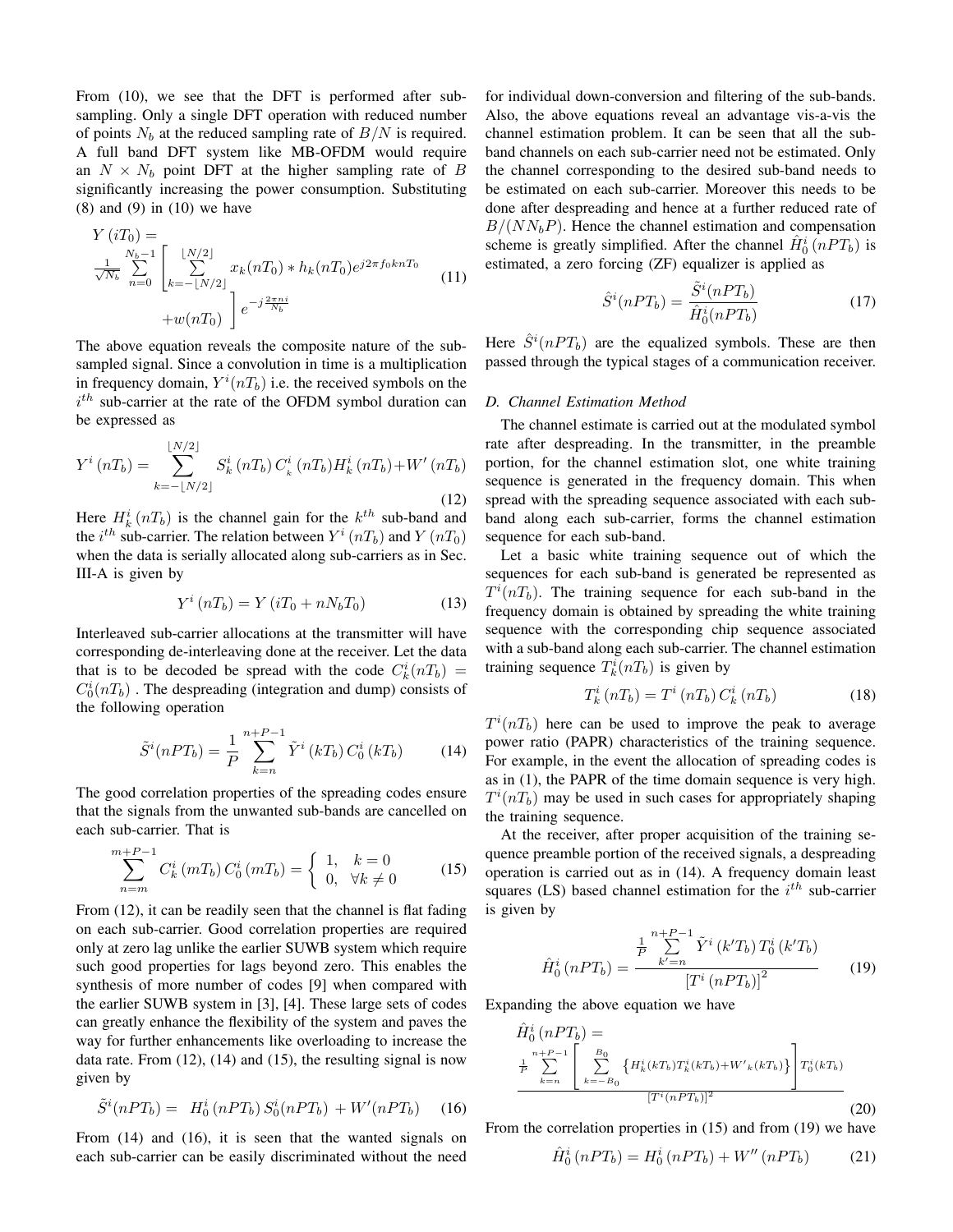Hence we obtain the least squares estimate of the channel on each sub-carrier. The processing gain in the channel estimate comes from the spreading factor. From (18), (20) and (21), it can be seen that the training sequences used and the de-spreading operation at the receiver prior to the channel estimation, eliminate the unwanted channels and retain only the channel whose estimate is desired. This is advantageous as the effect of the fading is removed only on the requisite sub-bands rather than on the entire full band.

Further accuracy of the estimate can be obtained by making use of the fact that the channel memory is lower than the number of sub-carriers and hence the noise component on each sub-carrier can be reduced by filtering. This is exploited by circularly convolving the channel estimates on each sub-carrier with a sinc function as follows

$$
\bar{H}_0^i(nPT_b) = \hat{H}_0^i(nPT_b) \otimes \frac{\sin\left(\frac{2\pi Qi}{N_b}\right)}{\left(\frac{2\pi Qi}{N_b}\right)}, \quad i \in [0, N_b - 1]
$$
\n(22)

Here  $Q$  is the number of channel taps. This improves the estimation accuracy. If  $\sigma_T^2$  is the power of the training sequence and  $\sigma_w^2$  is the noise variance, then the mean square estimation error variance can be shown to be  $\sigma_w^2/(P\sigma_T^2)$  and  $(Q\sigma_w^2)/(PN_b\sigma_T^2)$  for the estimators (19) and (22) respectively [12]. Hence there is an improvement by a factor of  $N_b/Q$ . For  $Q \ll N_b$ , this is significant which is generally the case in OFDM.

#### IV. SIMULATION RESULTS

The simulation results in terms of the BER vs. signal to noise ratio (SNR) in dB for the sub-sampled OFDM SUWB system are presented in this section. The simulation parameters for both the cases considered here are tabulated in Table I. From the table the remaining parameters can be easily

TABLE I SIMULATION PARAMETERS

| Sr.No | Simulation Parameter      | Value/Type    |
|-------|---------------------------|---------------|
|       | UWB Bandwidth $(B)$       | 500 MHz       |
| 2     | Number of Sub-bands $(N)$ |               |
| 3     | Number of FFT $(N_h)$     | 32            |
| 4     | CP length                 | 3 Samples     |
| 5     | Spreading Code            | Walsh-        |
|       |                           | Hadamard (WH) |
| 6     | Spreading Factor $(P)$    |               |
|       | Modulation Type           | BPSK, QPSK    |

deduced. The OFDM symbol duration without the CP is 320 ns. The duration of the CP is 30 ns. The subcarrier bandwidth is 3.125 MHz and the BPSK modulation on each subcarrier is carried out at the rate of 390.625 KHz. The overall data range support for this case varies from approximately 11.5 Mbps  $(500 \times 320/[5 \times 350 \times 8])$  to 91.5 Mbps  $(500 \times 320/[5 \times 350])$ . The lower range is set when the 5 sub-bands transmit the same data. The higher range is set when the 5 sub-bands transmit different data streams. Since it is more critical to study the performance of OFDM when the data rate is higher, we evaluate the performance when different sub-bands transmit different data and hence the frequency diversity order is the lowest i.e. 1. The channel estimation method described in Sec. III-D is employed. Perfect synchronization is assumed.

Since each sub-band performs a 32 point DFT at 100 MHz, composite UWB signal of 500 MHz has an equivalent  $(5 \times 32)$ point DFT. However at the receiver only a 32 point DFT is performed at 100 MHz and the aliased unwanted sub-bands are rejected using the 8 length WH codes. Since the maximum rms delay spread considered here is 11 ns, a CP of 3 samples is good enough for sufficient multipath energy collection [2].

Figure 2 shows the BER vs. SNR performance of the OFDM-SUWB based system. BPSK modulation is used. For a comparison, the performance of the single carrier (SC) SUWB system without equalization and also with a 500 MHz linear equalizer (LE) is shown. The IEEE 802.15.4a channel model (CM) 3 with a delay spread of 11 ns is used to demonstrate the results [7]. The 500 MHz LE is fractionally spaced and is a zero forcing (ZF) solution with 35 taps. This is indeed highly complex and power consuming. As is evident the OFDM-SUWB outperforms the SC system for all SNR regions of interest. When compared to the SC with LE, there is a cross over point at 13 dB. This is because of the loss in multipath diversity in uncoded OFDM transmission resulting in performance degradation especially at the channel nulls. In the SC system with fractionally spaced LE at 500 MHz, the time diversity is well exploited, thus explaining the improved performance in the high SNR regime albeit with increased complexity. For a BER of  $10^{-2}$ , the OFDM-SUWB system outperforms the SUWB SC-LE system by 2 dB and the SUWB system without equalization by 8 dB.



Fig. 2. BER vs. SNR performance comparison of the OFDM SUWB system with a single carrier system (SC) with fractionally spaced linear equalization at 500 MHz and without equalization.

In Fig. 3, the BER performance of the OFDM-SUWB with channel coding and interleaving is examined over IEEE 802.15.4a CM3. BPSK modulation is used. Channel coding is performed through rate 1/2 convolution codes with a corresponding hard Viterbi decoder at the receiver with the trace back lengths  $T_{blength}$  3 and 15. We select the constraint length 3. The minimum free distance of the code for the chosen constraint length is 5. The coder is associated with a matrix interleaver with dimensions  $16 \times 4$ . A corresponding